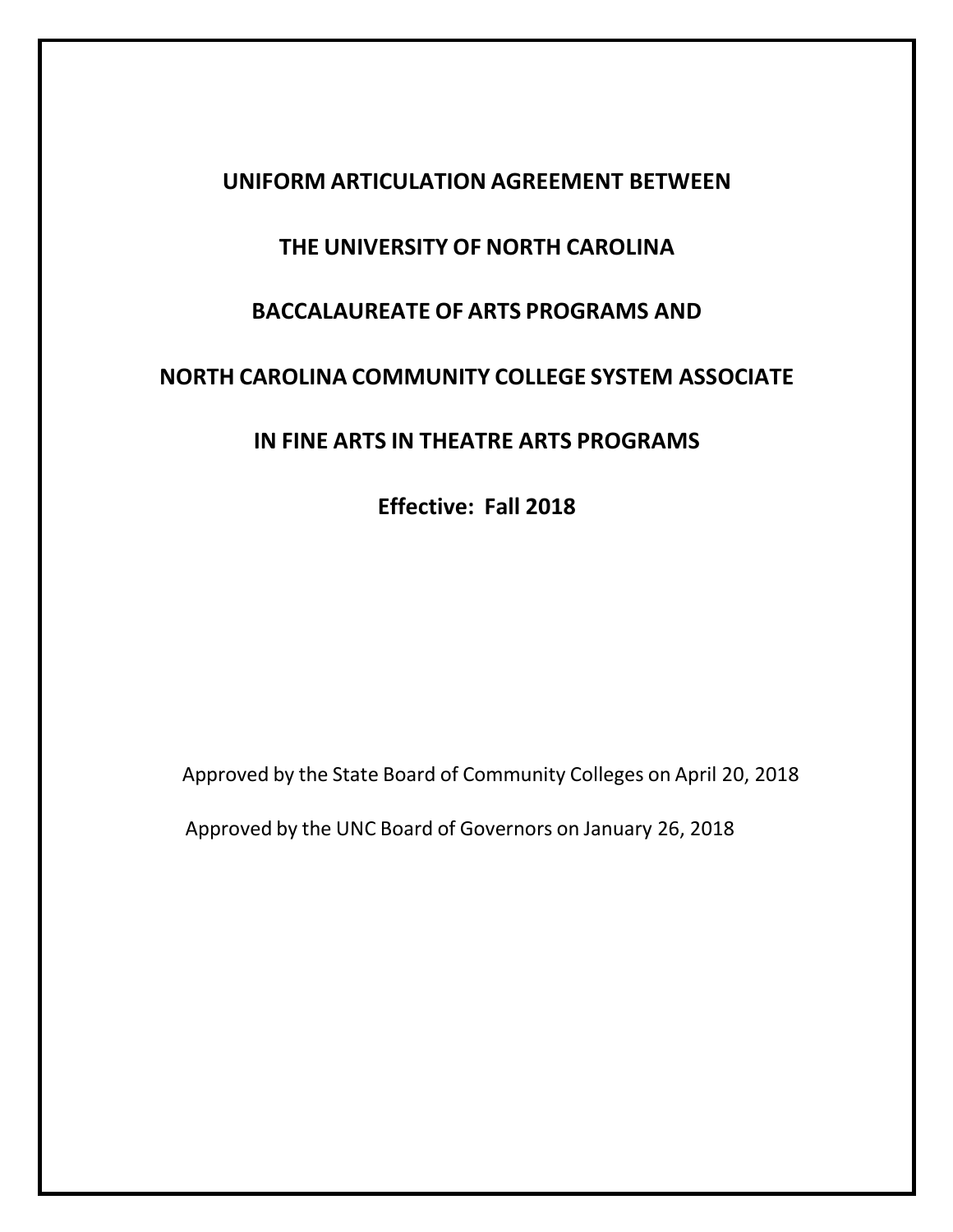## **TABLE OF CONTENTS**

## **Appendices**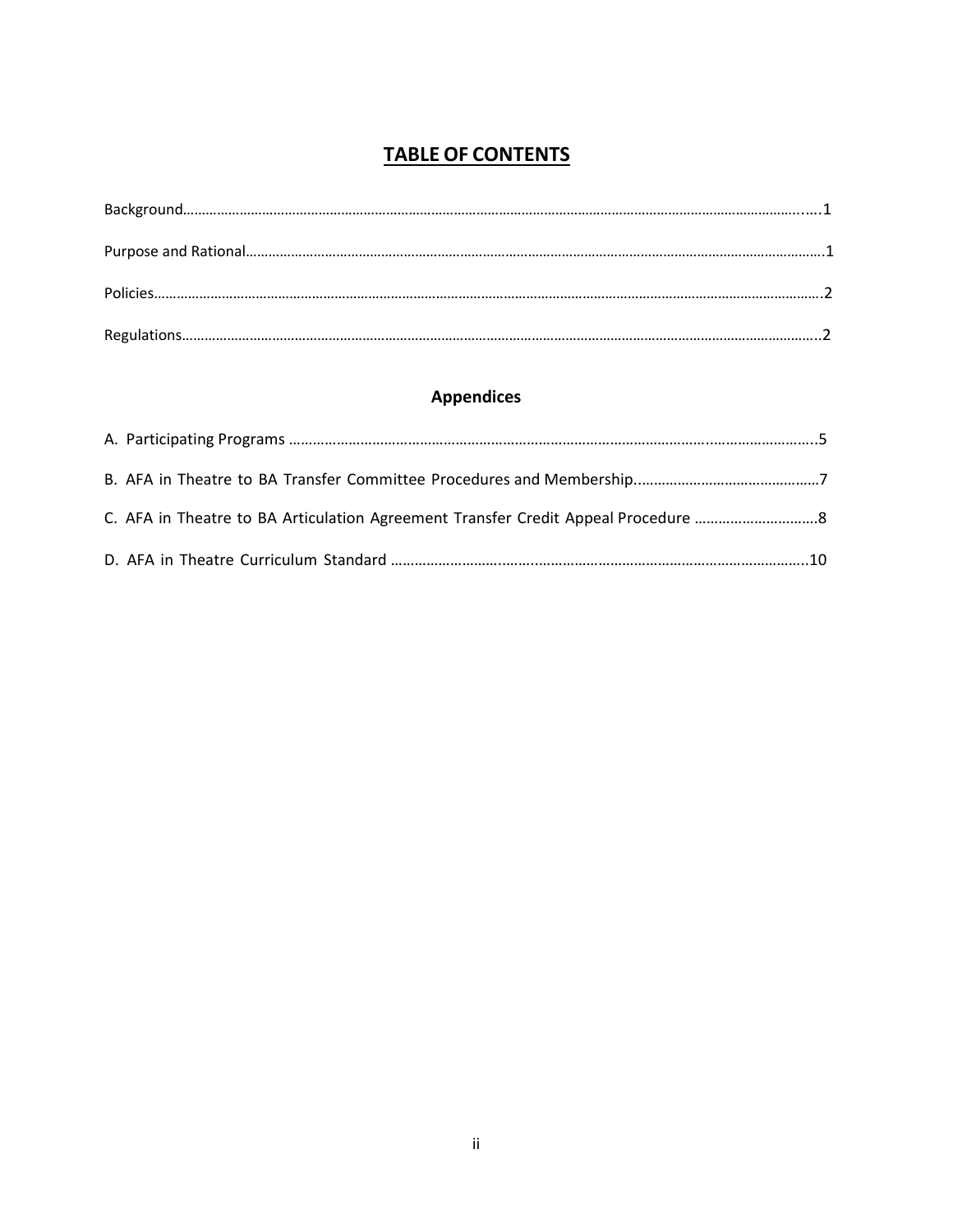## **Background**

Since 2013, North Carolina community college and university theatre faculty, department chairs, and administrators have been focused on forging productive, collaborative relationships founded on the common goal of best serving students pursuing theatre in North Carolina's public community colleges and universities. The implementation of the 2014 Comprehensive Articulation Agreement between the two systems presented motivation for theatre programs across North Carolina's institutions of public higher education to re-evaluate the needs of students, to improve curriculum, and to commit to improving inter-institutional collaboration and prioritizing student success. These efforts have resulted in several successful ventures, highlighted by: the establishment of the NC Community College AFA Association (NCCCAFAA); the creation of the annual NC Community College Fine Arts Conference (a statewide conference for both community college and university faculty that is in its fourth year in 2017); the inaugural joint meeting of public higher education theatre programs of September 2017, hosted by the UNC-Greensboro College of Visual and Performing Arts; and the creation of the North Carolina Theatre Programsin Higher Education (NCTPHE), a joint alliance of theatre department chairs, directors, and faculty from NC's community college and university programs.

The NCTPHE and the NCCCAFAA have worked together to develop improvements in the transfer process that include the following actions: the creation, submission, and implementation of community college AFA Theatre curriculum standard revision; the establishment of a community college theatre core that is closely aligned with a university foundations core; and the creation of AFA Theatre to BA Articulation Agreement.

The Associate in Fine Arts in Theatre to Bachelor of Arts Articulation Agreement is an agreement jointly created by the North Carolina Community College System (NCCCS) and the University of North Carolina (UNC) BA Theatre programs. The AFA Theatre to BA Articulation Agreement is focused on developing seamless transfer for students who begin theatre studies at a community college and then transfer to one of the UNC BA Theatre programs. Currently, eleven UNC institutions grant BA degrees with a focus on theatre. While the individual names of these eleven BA degrees may vary slightly between programs, for the sake of consistency and clarity we will refer to all four-year BA theatre degrees as "BA" within this document. The specific title of each degree will be listed in Appendix A, under Participating Programs.

### **Purpose and Rationale**

This document presents a uniform, statewide, academic progression agreement that will promote educational advancement opportunities for Associate in Fine Arts in Theatre graduates moving between North Carolina community colleges and the UNC constituent institutions in order to complete Bachelor of Arts degrees. It describes a progression degree plan that includes required general education and prerequisite courses that are acceptable to all state-funded Bachelor of Arts in Theatre programs. AFA in Theatre graduates will meet entrance requirements at all of the UNC institutions and will meet entrance requirements for application directly to the Bachelor of Arts programs. AFA in Theatre graduates must meet submission requirements and associated timelines as required by each BA program. This agreement does not constitute a guarantee that students graduating with an AFA in Theater will gain acceptance into any UNC BA program. Each student must follow the admissions process, and meet stated requirements, of the specific receiving four-year institution.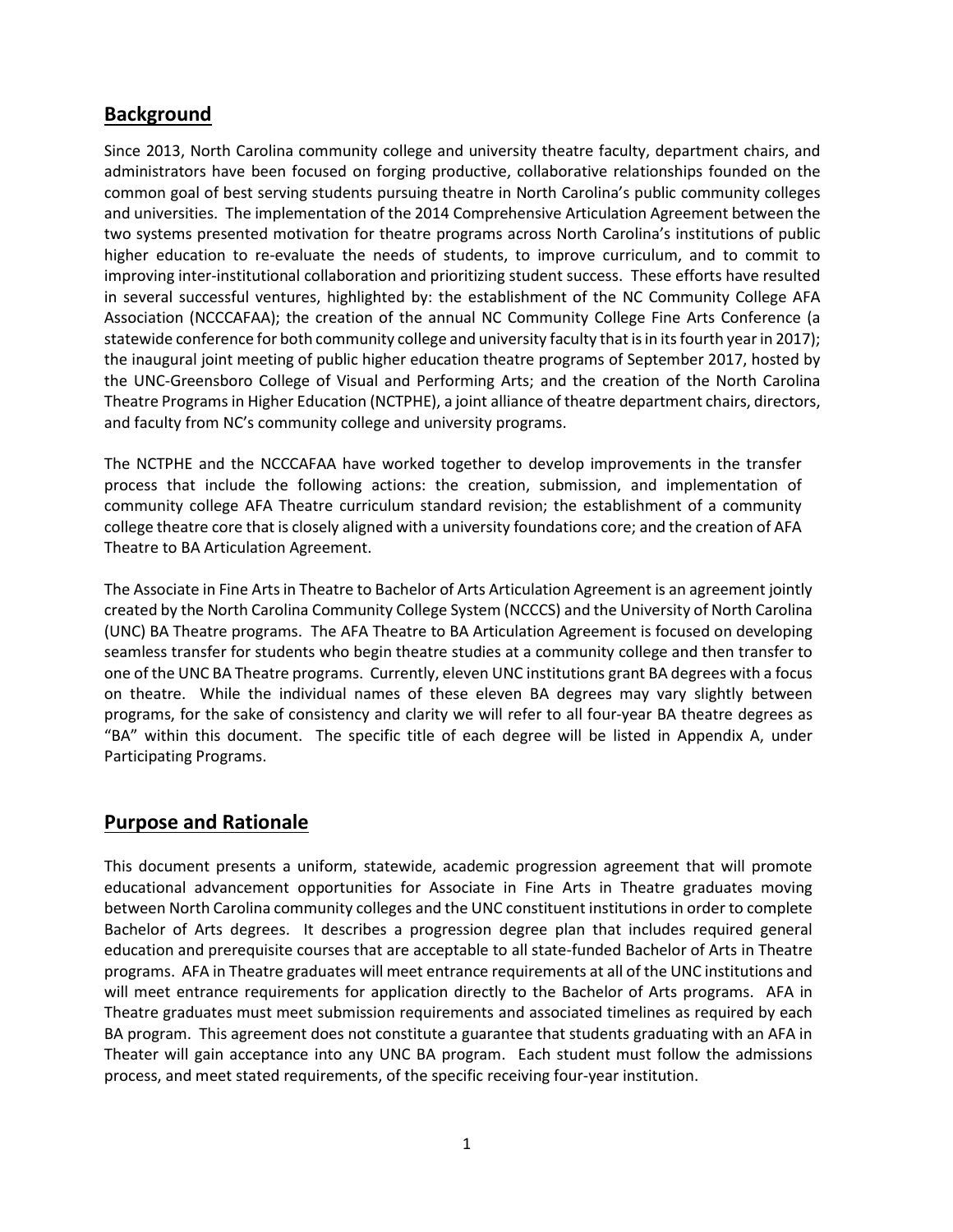This proposal supports the mission of the North Carolina State Board of Community Colleges and the UNC *Higher Expectations* strategic plan's stated goals of "Access, Affordability, and Efficiency" and "Economic and Community Engagement." It moves these objectives forward by creating a more seamless and rational transfer process for community college Associate in Fine Arts in Theatre students.

### **Policies**

The AFA Theatre to BA Articulation Agreement is made between the State Board of the North Carolina Community College System and The University of North Carolina Board of Governors. It applies to all North Carolina community colleges that offer the Associate in Fine Arts in Theatre program and to those UNC constituent institutions that operate Bachelor of Arts programs (see Appendix A for participating programs). The AFA Theatre to BA Articulation Agreement applies to all community college students who enter the Associate in Fine Arts in Theatre degree program after the effective date of this agreement and who successfully complete the AFA in Theatre degree.

### **AFA in Theatre to BA Transfer Committee**

Authority to interpret and make changes in the AFA Theatre to BA Articulation Agreement rests with the AFA to BA Transfer Committee. The committee is an eight-member co-chaired committee appointed by the presidents of the NCCCS and UNC. Questions concerning the AFA Theatre to BA Articulation Agreement should be directed to the appropriate system's chief academic officer (CAO) with an explanation of the institutional policy that may (or appear to) be in conflict with AFA Theatre to BA Articulation Agreement. The CAO will forward unresolved questions to the committee for resolution. Each system will appoint one ex-officio non-voting member of the committee. For further details, see Appendix B.

### **Transfer Credit Appeal**

If an AFA Theatre to BA Articulation Agreement student perceives that the terms of the AFA Theatre to BA Articulation Agreement have not been honored, the student may follow the AFA Theatre to BA Articulation Agreement Transfer Credit Appeal Process as outlined in Appendix C.

### **Regulations**

### **Transfer of Credits**

The AFA Theatre to BA Articulation Agreement establishes the procedures governing the transfer of credits for students who graduate from North Carolina Community College AFA in Theatre programs and apply to BA Theatre programs at UNC institutions. The Agreement does not address admission to a specific institution or BA program within an institution.

### **1. Eligibility**

To be eligible for the transfer of credits under the agreement, an applicant must be either currently enrolled or enter a community college AFA in Theatre program on or after the effective date of this agreement and must earn an AFA in Theatre degree in a North Carolina Community College with a GPA of at least 2.0 and a grade of C or better in all transfer courses.

In order to use the agreement effectively, students should follow the prescribed AFA in Theatre course list (Appendix E).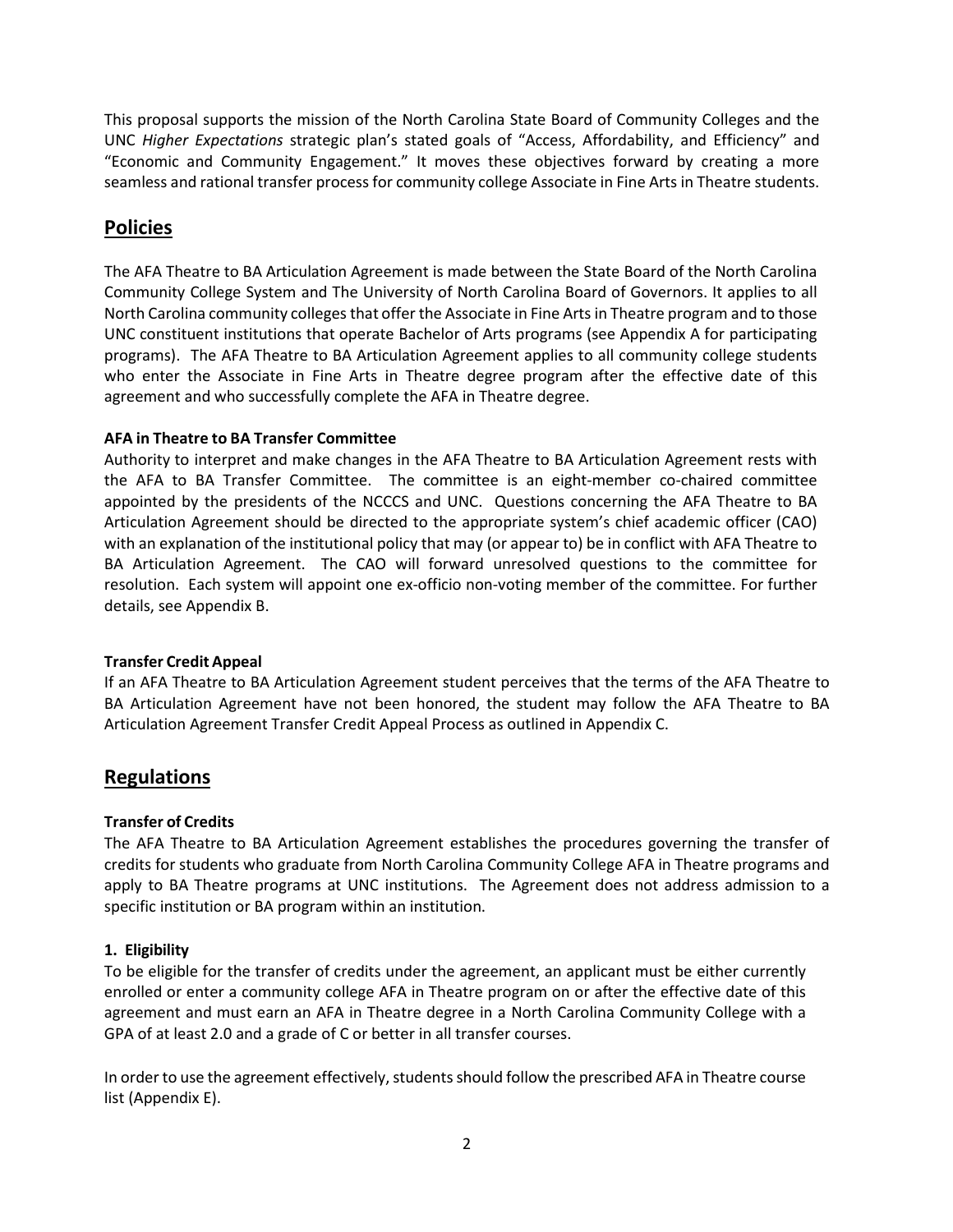#### **2. Procedures governing transfer of Associate in Fine Arts in Theatre into Bachelor of Arts**

a. The agreement enables students who have graduated from a NCCCS institution with an AFA in Theatre to complete a common list of courses that meet the entrance requirements at all of the BA in Theatre programs at UNC institutions. However, because theatre program admissions are competitive, no student is guaranteed admission to a UNC theatre program. In addition to meeting entrance requirements, transfer students may also be required to submit evidence of their creative work, depending on the requirements for each institution.

b. A student who completes an AFA in Theatre with a GPA of at least 2.0 and a grade of C or better in the Agreement courses listed in Appendix E will have fulfilled the BA program entry requirements, and all courses in the Universal General Education Transfer Component will transfer with course equivalency to fulfill General Education requirements for the BA.

c. These students will receive at least 60 semester hours of academic credit upon admission to a UNC institution.

#### **3. Certification of the Associate of Fine Arts in Theatre degree completion**

Certification of completion of the Associate of Fine Arts in Theatre degree is the responsibility of the community college at which the courses were completed. Transcript identification of the Universal General Education Transfer Component Courses is also the responsibility of the community college at which the courses were completed.

#### **4. Transfer of Courses not originated at North Carolina community colleges**

Transfer courses that do not originate in a North Carolina Community College or UNC institution may be used under the agreement with the following stipulations:

- a. Courses must be completed at a regionally accredited institution of higher education;
- b. Courses must meet general education requirements; **and**
- c. Courses may total no more than 14 hours of general education course credit

d. If the courses are used to complete the AFA Theatre degree, the courses will transfer as a part of the degree.

#### **5. Transfer of Advanced Placement (AP) course credit**

Advanced Placement (AP) course credits, awarded for a score of three or higher, are acceptable as part of a student's successfully completed AFA Theatre degree under the Agreement.

#### **Impact of the agreement on other articulation agreements**

This agreement takes precedence over bilateral articulation agreements established between constituent institutions of UNC and the NCCCS but does not necessarily preclude such agreements. Institution-to-institution articulation agreements that fall within the parameters of the agreement and enhance transferability of students from NCCCS to UNC institutions are acceptable. Institutional agreements conflicting with the agreement are invalid.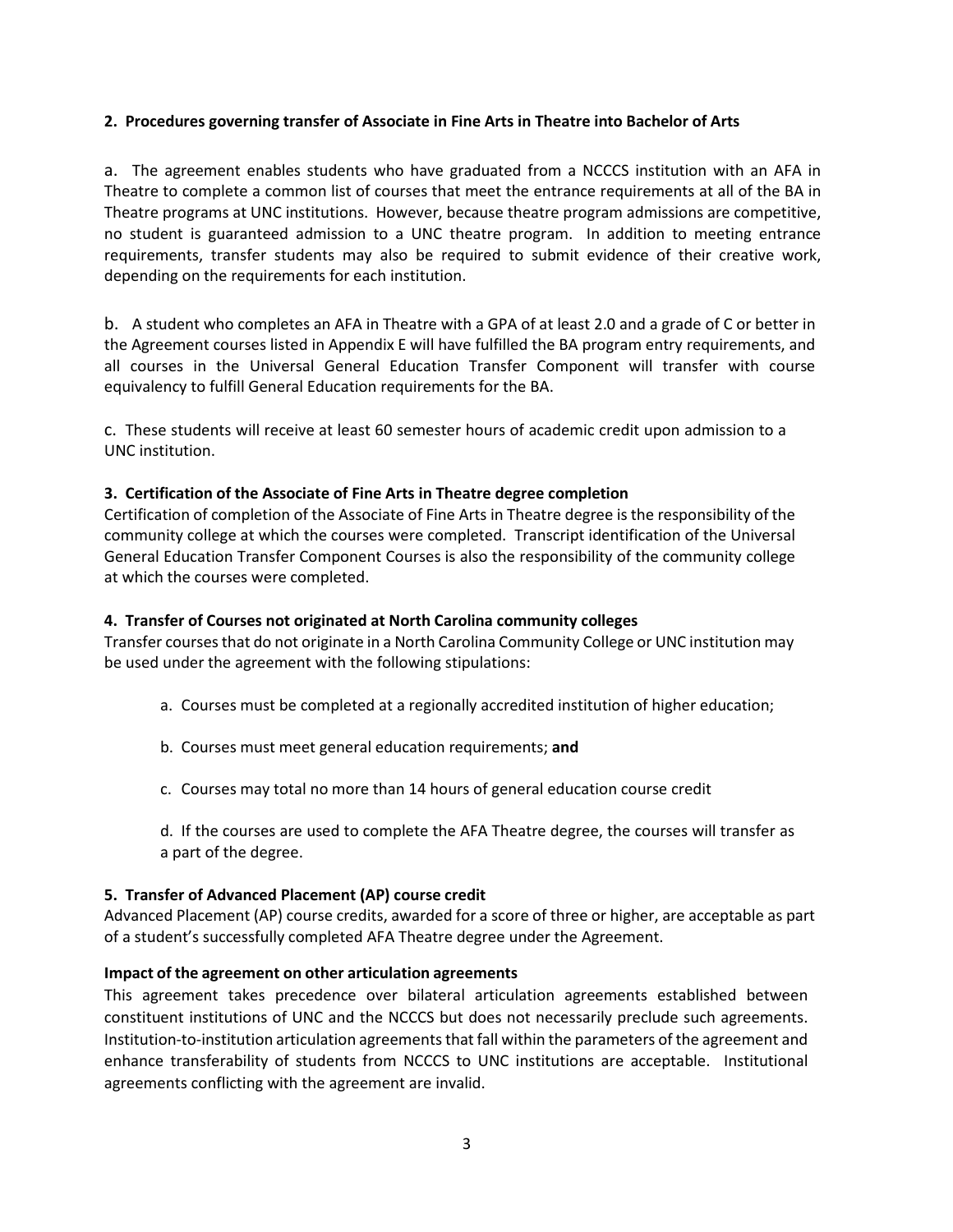## **Appendix A Participating Programs NCCCS Associate in Fine Arts in Theatre Programs** As of February 1, 2018

#### **NCCCS Institutions with Associate in Fine Arts in Theatre (A10800) degrees**

| <b>Blue Ridge Community College</b>       | <b>Fayetteville Technical Community College</b> |
|-------------------------------------------|-------------------------------------------------|
| Cape Fear Community College               | <b>Forsyth Technical Community College</b>      |
| Catawba Valley Community College          | <b>Guilford Technical Community College</b>     |
| <b>Central Piedmont Community College</b> | <b>Pitt Community College</b>                   |
| <b>Coastal Carolina Community College</b> | Western Piedmont Community College              |
| College of The Albemarle                  |                                                 |

*For a current list of community colleges approved to offer the Associate in Fine Arts in Music, please visit the NC Community College System Catalog at [http://www.nccommunitycolleges.edu/academic](http://www.nccommunitycolleges.edu/academic-programs/education-catalog)[programs/education-catalog](http://www.nccommunitycolleges.edu/academic-programs/education-catalog)*

#### **UNC Institutions with BA Programs with Degree Titles**

Appalachian State University: Bachelor of Arts in Theatre Generalist East Carolina University: Bachelor of Arts in Theater Arts Fayetteville State University: Bachelor of Arts in Theatre North Carolina Central University: Bachelor of Arts in Theatre UNC Asheville: Bachelor of Arts in Drama UNC Chapel Hill: Bachelor of Arts in Dramatic Art UNC Charlotte: Bachelor of Arts in Theatre UNC Greensboro: Bachelor of Arts in Drama UNC Pembroke: Bachelor of Arts in Theater Arts UNC Wilmington: Bachelor of Arts in Theatre Western Carolina University: Bachelor of Arts in Stage and Screen

### **Although, not encompassed within this agreement at the time of its approval and effectiveness, the following NC institutions award BFA Theatre degrees:**

East Carolina University North Carolina A&T University UNC Greensboro UNC School of the Arts Western Carolina University

Students with AFA degrees who desire to obtain a BFA Theatre degree, should contact the specific institution listed above to ascertain the transferability of their community college credits along with specific admissions and transfer requirements.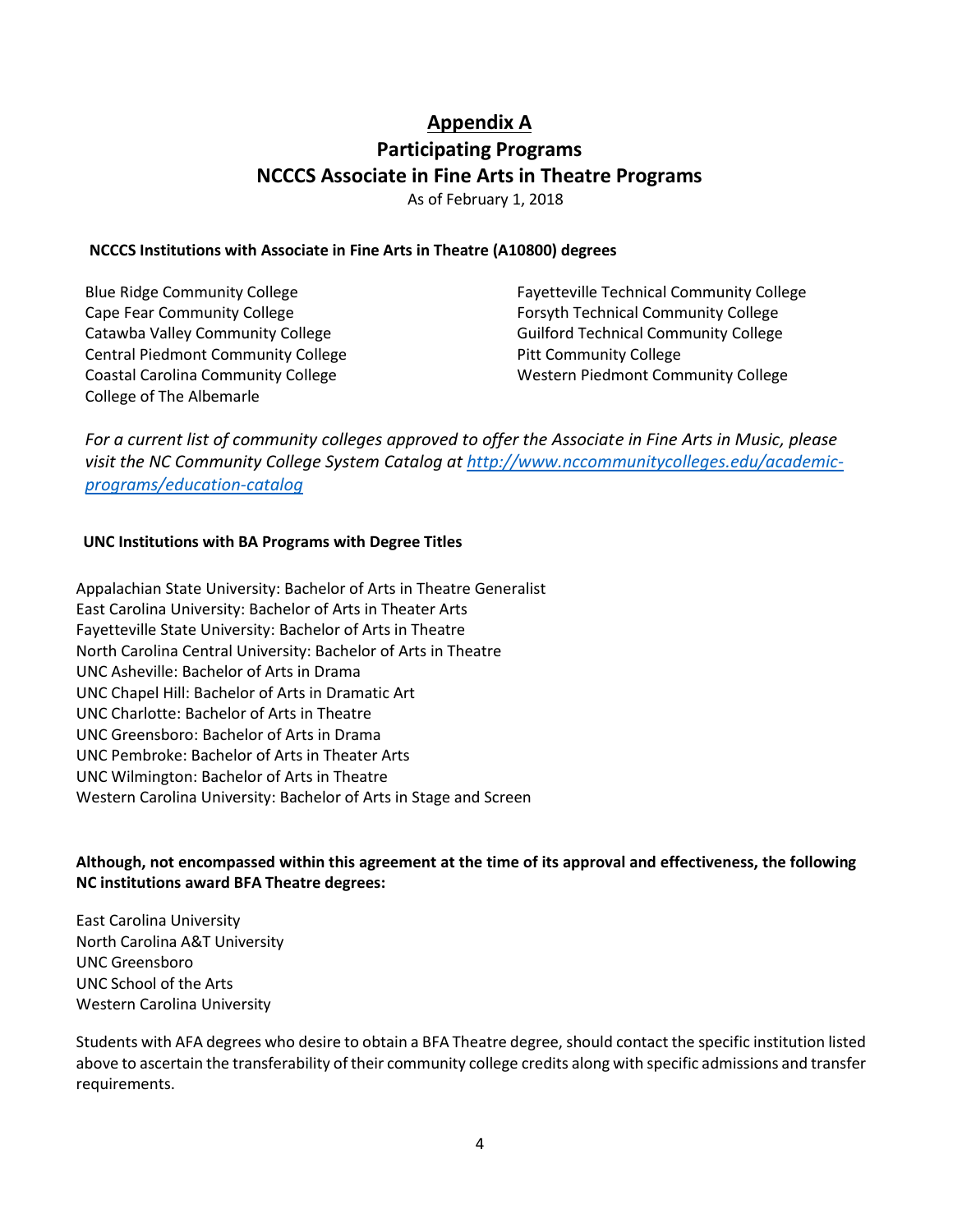# **Appendix B**

# **AFA Theatre to BA Articulation Agreement Transfer Committee Procedures and Membership**

Articulation between the NCCCS and UNC is a dynamic process. To ensure the currency of the agreement, occasional modifications may be necessary. The Agreement Transfer Committee (ATC) will receive requests for modification only upon the recommendation of the chief academic officer of either UNC or the NCCCS. Because the modification process involves faculty and administrative review, this process may require up to 12 months for final action. Decisions made by the ATC will be consistent with all pertinent accreditation standards.

Committee members shall serve staggered three-year terms. An individual may serve no more than two consecutive terms. Initial appointments may be for one or two years, to allow for staggering of terms.

The committee shall have co-chairs, representing the NCCCS and UNC institutions. Co-chairs shall be elected by the membership and shall serve staggered terms.

### **NCCCS Members:**

Four representatives including:

- o One representative from the NCCCS administration (Non-Voting)
- o One representative from the NCCC AFA Association Executive Committee (an AFA in Theatre representative)
- o Two representatives from the community college AFA in Theatre schools. These members will be nominated by their peers and appointed by the CAO of the NCCCS. Self-nomination with endorsement by peers is permitted.

### **UNC Members:**

Four representatives including:

- o One representative from The University of North Carolina (Non-Voting), usually the Director for Community College Partnerships, unless otherwise directed by the UNC Senior Vice President for Academic Affairs.
- o Three representatives from the UNC constituent BA institutions. These three members will be nominated by their peers and appointed by UNC's CAO. Self-nomination with endorsement by peers is permitted.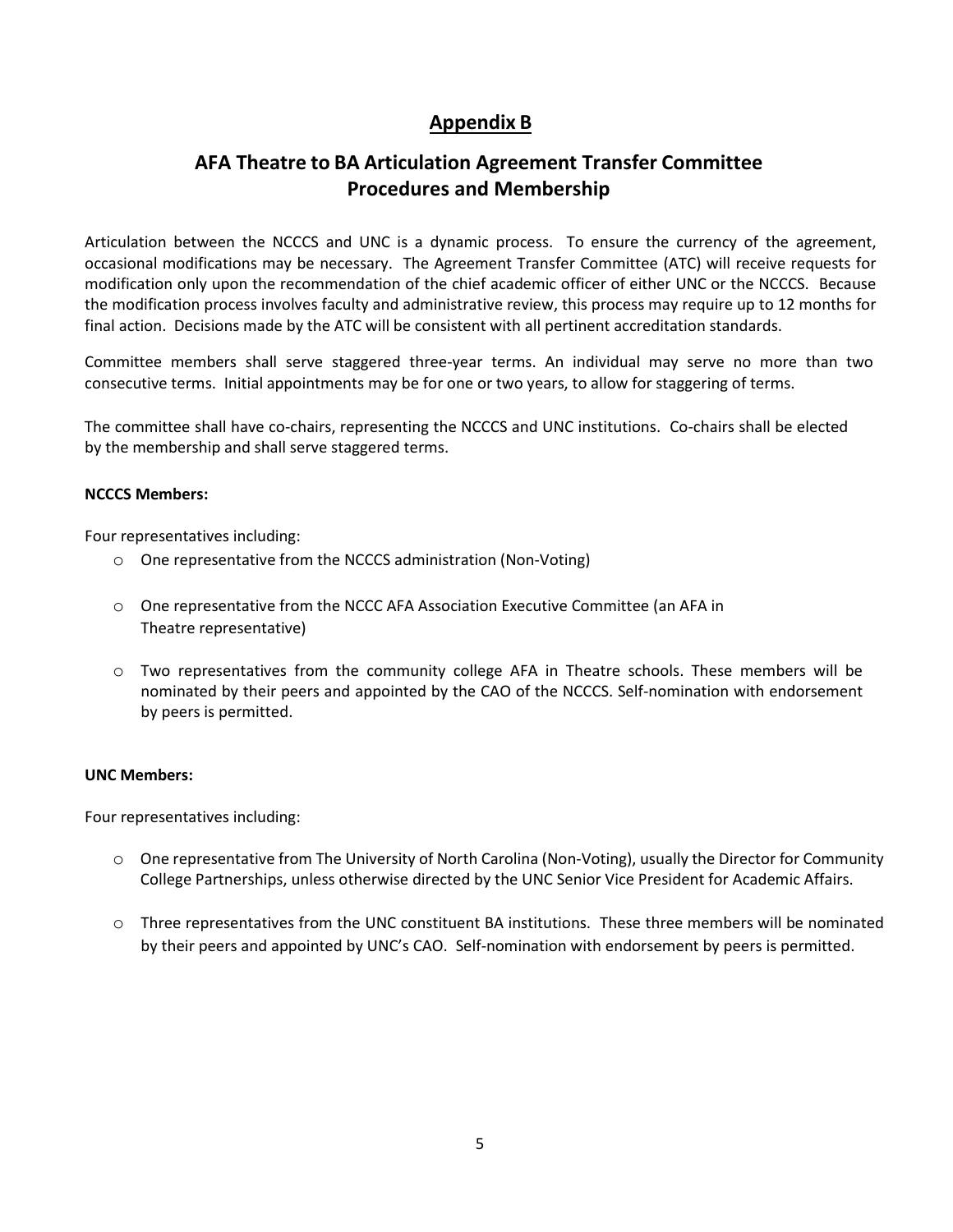# **Appendix C**

# **AFA Theatre to BA Articulation Agreement Transfer Credit Appeal Procedure**

### **Guiding Principle**

If a NCCCS student believes the terms of the agreement have not been honored by a UNC institution to which the student has been admitted, the student may invoke the Agreement Transfer Credit Appeal Procedure.

### **Steps in Filing an Appeal Step #1:**

- **By the last day of classes of the first semester for which admission is offered**, the student must submit an AFA Theatre to BA Articulation Agreement Transfer Credit Appeal Form along with any supporting documentation to the director of admissions or other campus designee at the UNC institution to which the student has been admitted. Students first enrolling at the senior institution in a summer session must submit their appeal by the end of the subsequent fall semester.
- **The student must specify on the appeal form the specific language that is in contention. Appeals that lack this information will not be considered.**
- The director of admission, or other institutional designee, will review the appeal and respond in writing (email or letter) to the student within 15 business days.

### **Step #2:**

- If the student is not satisfied with the decision of the director of admission (or institutional designee), the student may appeal on the same form to the chief academic officer of the specific institution within 15 business days of written notice of the director/designee's decision.
- The CAO will review the appeal and respond in writing (email or letter) to the student within 15 business days of receiving the student's appeal.

### **Step #3**

- If the student is not satisfied with the decision of the institution's CAO, the student may appeal to the AFA to BA Transfer Committee appeals subcommittee, composed of the co-chairs, a representative from UNC, and a representative from the NCCCS. The student must submit the appeal to the subcommittee within 15 business days of the receipt of the CAO's decision.
- The appeal to the AFA to BA Transfer Committee appeals subcommittee should be sent to:

UNC-GA AFA to BA Transfer Committee AFATA to BFA AA Appeal PO Box 2688, Chapel Hill, NC 27515

• If a consensus is reached by the subcommittee, the student will be notified within 15 business days; if a consensus resolution is not reached, the appeal will be forwarded by the subcommittee to the full committee within 10 business days. The committee will review the appeal and notify the student of the final decision within 10 business days of receiving the appeal.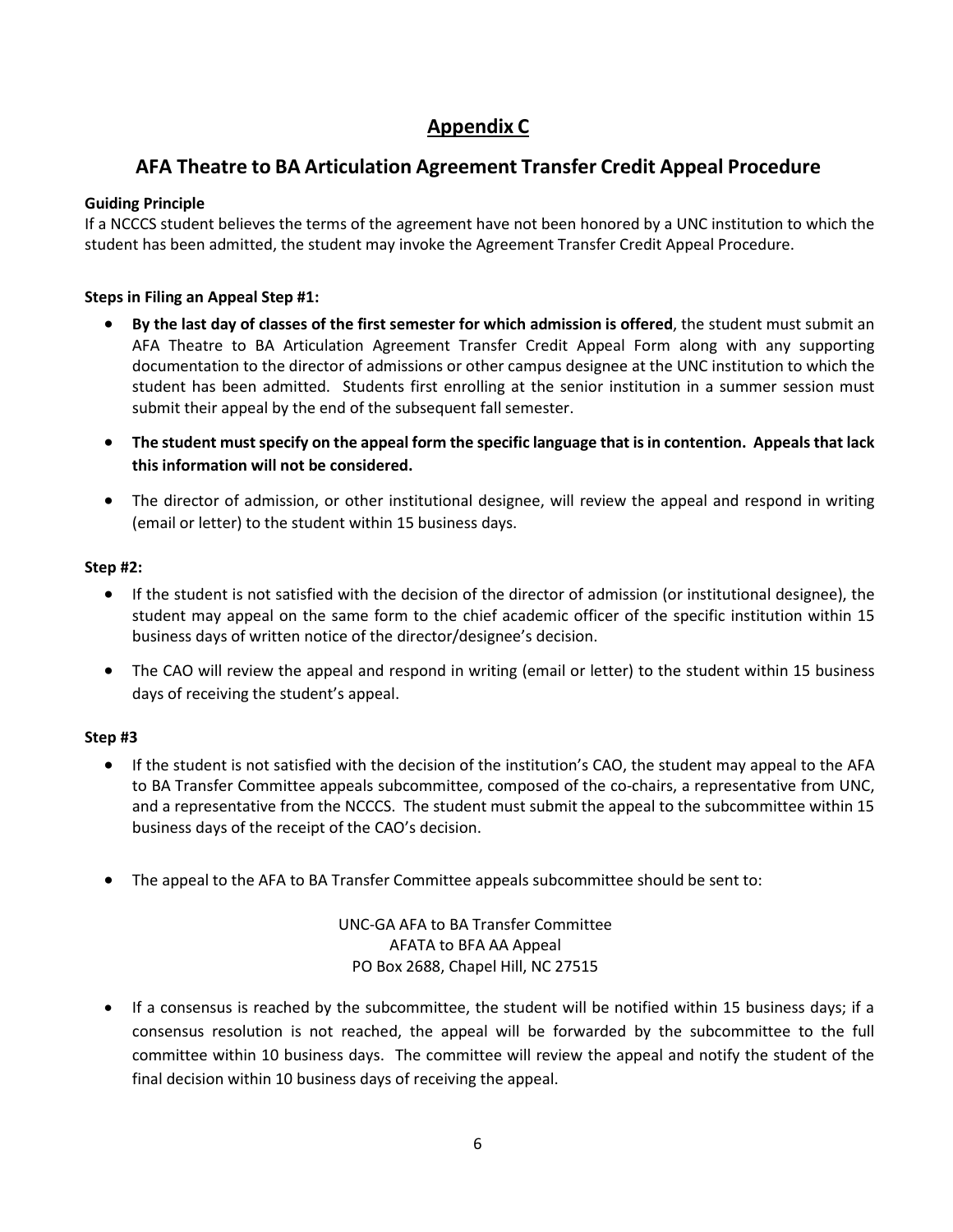## **AFA Theatre to BA Articulation Agreement Transfer Credit Appeal Form**

**Section 1: Student Information** (*to be completed by the student submitting the form*)

- The completed form and any supporting documentation must be submitted to the UNC institution's director of admission by the last day of classes of the first semester for which admission is offered or by the end of the subsequent fall semester for students enrolling in the summer.
- You must specify the nature of the appeal and cite the specific AFA Theatre to BA Articulation Agreement language that is in contention. Appeals that do not include this information cannot be considered.

|          | Last Name: University of the University of the University of the University of the University of the University |        |                         |       |
|----------|-----------------------------------------------------------------------------------------------------------------|--------|-------------------------|-------|
| Address: |                                                                                                                 |        |                         |       |
|          | (Number and Street)                                                                                             | (City) | (State)                 | (Zip) |
|          |                                                                                                                 |        |                         |       |
|          | (Area code/Number)                                                                                              |        |                         |       |
|          | Community College from which AFA Theatre was earned:                                                            |        |                         |       |
|          | UNC institution offering admission: UNC institution offering admission:                                         |        | beginning (semester/yr) |       |

**Section 2: Basis for your appeal:** On a separate, attached document, specify the nature of the appeal and cite the specific AFA Theatre to BA Articulation Agreement language that is in contention. Attach AFA Theatre to BA Articulation Agreement supporting documents.

| Student Signature: | Date: |  |
|--------------------|-------|--|
|                    |       |  |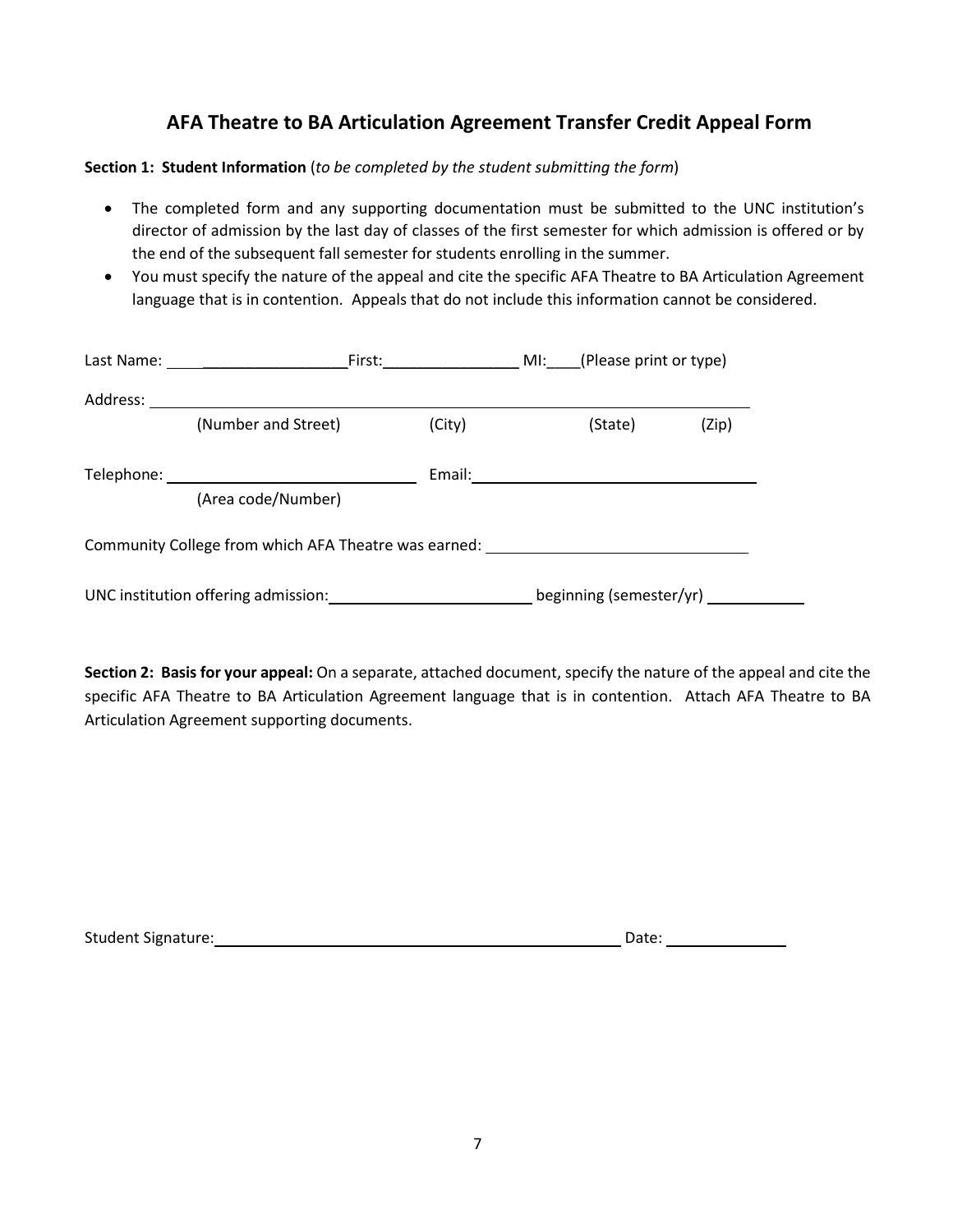# **Appendix D**

## **Associate in Fine Arts in Theatre (A10800) Curriculum Standard**

The Associate in Fine Arts in Theatre degree shall be granted for a planned program of study consisting of a minimum of **60 semester hours** of college transfer courses. Within the degree program, the institution shall include opportunities for the achievement of competence in reading, writing, oral communication, fundamental mathematical skills, and basic computer use.

|                                           | UNIVERSAL GENERAL EDUCATION TRANSFER COMPONENT                                                   |           |
|-------------------------------------------|--------------------------------------------------------------------------------------------------|-----------|
|                                           | All Universal General Education Transfer Component courses will transfer for equivalency credit. |           |
| <b>English Composition (6 SHC)</b>        |                                                                                                  |           |
|                                           | The following two English composition courses are required.                                      |           |
| <b>ENG 111</b>                            | Writing and Inquiry                                                                              | $(3$ SHC) |
| <b>ENG 112</b>                            | Writing/Research in the Disciplines                                                              | $(3$ SHC) |
|                                           | <b>Communications and Humanities/Fine Arts (9 SHC)</b>                                           |           |
|                                           | Select three courses from at least two different disciplines.                                    |           |
| ART 111                                   | Art Appreciation                                                                                 | $(3$ SHC) |
| <b>ART 114</b>                            | Art History Survey I                                                                             | $(3$ SHC) |
| <b>ART 115</b>                            | Art History Survey II                                                                            | $(3$ SHC) |
| <b>COM 231</b>                            | <b>Public Speaking</b>                                                                           | $(3$ SHC) |
| <b>ENG 231</b>                            | American Literature I                                                                            | $(3$ SHC) |
| <b>ENG 232</b>                            | American Literature II                                                                           | $(3$ SHC) |
| <b>ENG 241</b>                            | <b>British Literature I</b>                                                                      | $(3$ SHC) |
| <b>ENG 242</b>                            | <b>British Literature II</b>                                                                     | $(3$ SHC) |
| <b>MUS 110</b>                            | <b>Music Appreciation</b>                                                                        | $(3$ SHC) |
| <b>MUS 112</b>                            | Introduction to Jazz                                                                             | $(3$ SHC) |
| <b>PHI 215</b>                            | Philosophical Issues                                                                             | $(3$ SHC) |
| <b>PHI 240</b>                            | Introduction to Ethics                                                                           | $(3$ SHC) |
| <b>Social/Behavioral Sciences (9 SHC)</b> |                                                                                                  |           |
|                                           | Select three courses from at least two different disciplines.                                    |           |
| ECO 251                                   | <b>Principles of Microeconomics</b>                                                              | $(3$ SHC) |
| <b>ECO 252</b>                            | <b>Principles of Macroeconomics</b>                                                              | $(3$ SHC) |
| <b>HIS 111</b>                            | <b>World Civilizations I</b>                                                                     | $(3$ SHC) |
| <b>HIS 112</b>                            | <b>World Civilizations II</b>                                                                    | $(3$ SHC) |
| <b>HIS 131</b>                            | American History I                                                                               | $(3$ SHC) |
| <b>HIS 132</b>                            | American History II                                                                              | $(3$ SHC) |
| <b>POL 120</b>                            | <b>American Government</b>                                                                       | $(3$ SHC) |
| <b>PSY 150</b>                            | General Psychology                                                                               | $(3$ SHC) |
| SOC 210                                   | Introduction to Sociology                                                                        | $(3$ SHC) |
| <b>Math (3-4 SHC)</b>                     |                                                                                                  |           |
| Select one course from the following:     |                                                                                                  |           |
| <b>MAT 143</b>                            | <b>Quantitative Literacy</b>                                                                     | $(3$ SHC) |
| <b>MAT 152</b>                            | <b>Statistical Methods I</b>                                                                     | $(4$ SHC) |
| <b>MAT 171</b>                            | Pre-calculus Algebra                                                                             | $(4$ SHC) |
| <b>MAT 271</b>                            | Calculus I                                                                                       | $(4$ SHC) |
| <b>MAT 272</b>                            | Calculus II                                                                                      | $(4$ SHC) |